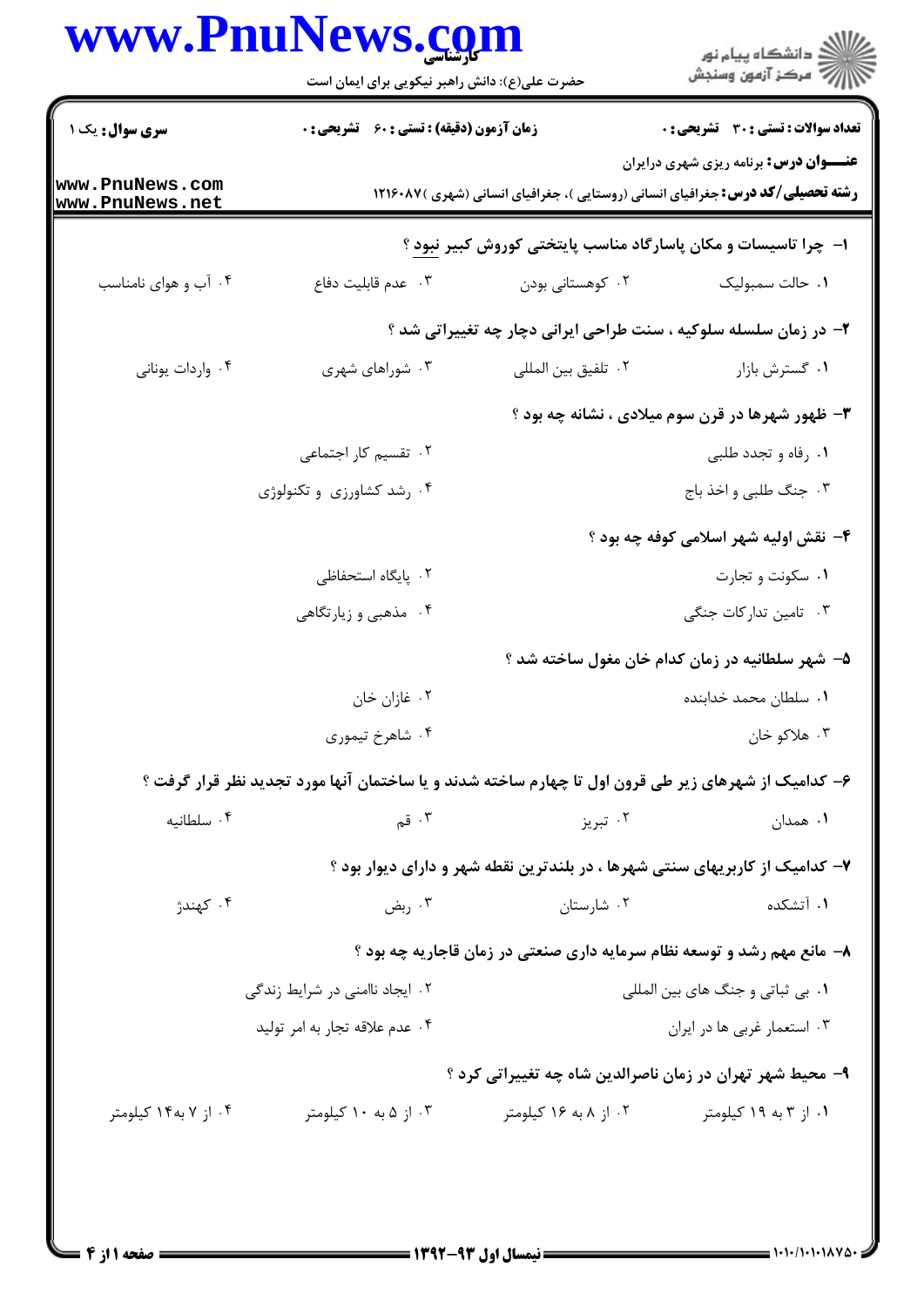## **WWW PnuNews com**

|                                                                         | www.PnuNews.com<br>حضرت علی(ع): دانش راهبر نیکویی برای ایمان است                                              |                                   | ر<br>دانشڪاه پيام نور)<br>ا∛ مرڪز آزمون وسنڊش                                                                                          |  |
|-------------------------------------------------------------------------|---------------------------------------------------------------------------------------------------------------|-----------------------------------|----------------------------------------------------------------------------------------------------------------------------------------|--|
| <b>سری سوال : ۱ یک</b>                                                  | <b>زمان آزمون (دقیقه) : تستی : 60 ٪ تشریحی : 0</b>                                                            |                                   | <b>تعداد سوالات : تستي : 30 - تشريحي : 0</b>                                                                                           |  |
| www.PnuNews.com<br>www.PnuNews.net                                      |                                                                                                               |                                   | <b>عنـــوان درس:</b> برنامه ریزی شهری درایران<br><b>رشته تحصیلی/کد درس:</b> جغرافیای انسانی (روستایی )، جغرافیای انسانی (شهری )۱۲۱۶۰۸۷ |  |
|                                                                         |                                                                                                               |                                   | ۱۰– چهار دروازه اولیه تهران در زمان شاه طهماسب اول چه نام داشتند ؟                                                                     |  |
|                                                                         | ۰۲ قزوین ، ری ، باغشاه ، دولت                                                                                 |                                   | ۰۱ ری ، شمیران ، گمرک ، خانی آباد                                                                                                      |  |
|                                                                         | ۰۴ دولاب ، قزوین ، یوسف آباد ، خراسان                                                                         |                                   | ۰۳ ري ، قزوين ، دولاب ، شميران                                                                                                         |  |
| 11- سیستم کهن کشاورزی تحت چه برنامه ای دگرگون شده و به حاشیه رانده شد ؟ |                                                                                                               |                                   |                                                                                                                                        |  |
|                                                                         | ۰۲ اصلاحات ارضی                                                                                               |                                   | ۰۱ قانون زمین های موات                                                                                                                 |  |
|                                                                         | ۰۴ هیات های واگذاری زمین                                                                                      |                                   | ۰۳ طرحهای عمران منطقه ای                                                                                                               |  |
|                                                                         |                                                                                                               |                                   | ۱۲- در سال ۱۳۵۳ چه وظایف جدیدی به وزارت مسکن و شهرسازی محول گردید ؟                                                                    |  |
|                                                                         | ۰۲ رسیدگی به مسائل شهری                                                                                       |                                   | ۰۱ گسترش زیر ساختهای شهری                                                                                                              |  |
|                                                                         | ۰۴ تهيه و تعريف انواع طرحها                                                                                   |                                   | ۰۳ نظارت بر گسترش شهرها                                                                                                                |  |
|                                                                         |                                                                                                               |                                   | ۱۳- نقشه طرح های جامع شهری معمولاً با چه مقیاسی ترسیم می گردند ؟                                                                       |  |
| $1:Y \cdot \cdot \cdot$ . $Y$                                           |                                                                                                               | $1: \Delta \cdot \cdot \cdot$ . Y | $1:1 \cdot \cdot \cdot \cdot$ .1                                                                                                       |  |
|                                                                         | ۱۴– در کدام گزینه خصوصیات عمومی و جغرافیایی در مطالعات طرحهای جامع شهری موقعیت شهر و نحوه ارتباط با مراکز مهم |                                   |                                                                                                                                        |  |
|                                                                         |                                                                                                               |                                   | کشور و غیره بررسی می شود ؟                                                                                                             |  |
| ۰۴ خطوط ارتباطي                                                         | ۰۳ ملاحظات جغرافيايي                                                                                          | ۰۲ خصوصیات اجتماعی                | ٠١ خصوصيات اقتصادي                                                                                                                     |  |
|                                                                         | ۱۵– کدامیک از موضوعات زیر در رابطه با حل مشکلات مربوط به محل کار در بحث توجیه اهداف طرح جامع است ؟            |                                   |                                                                                                                                        |  |
|                                                                         | ۲. عدم اختلاط کارهای مزاحم با نواحی مسکونی                                                                    |                                   | ۰۱ زمین کافی برای وضع موجود و آینده                                                                                                    |  |
|                                                                         | ۰۴ ارتباط سريع بين مراكز اصلي فعاليت                                                                          |                                   | ۰۳ محیط زندگی سالم ، مطبوع و امن                                                                                                       |  |
|                                                                         |                                                                                                               |                                   | ۱۶– کدام طرح برای بافتهایی که قابل نگهداری نیستندکاربرد دارد؟                                                                          |  |
| ۰۴ طرح ساماندهی                                                         | ۰۳ طرح بهسازي                                                                                                 | ۰۲ طرح نوسازی                     | ۰۱ طرح مرمت شهري                                                                                                                       |  |
|                                                                         |                                                                                                               |                                   | ۱۷- برای اولین بار نظریه ایجاد نوشهرها یا شهرهای جدید در کدام کشور مطرح شد ؟                                                           |  |
| ۰۴ شوروی سابق                                                           | ۰۳ انگلستان                                                                                                   | ۰۲ آلمان                          | ۰۱ آمریکا                                                                                                                              |  |
|                                                                         | ۱۸– هماهنگ کردن برنامه های شهرسازی به منظور ایجاد محیط زیست بهتر، وظیفه کدام نهاد زیر است ؟                   |                                   |                                                                                                                                        |  |
|                                                                         | ۰۲ شورای شهرسازی استان                                                                                        |                                   | ۰۱ شورای عالی شهرسازی و معماری                                                                                                         |  |
|                                                                         | ۰۴ وزارت کشور                                                                                                 |                                   | ۰۳ شهرداریها و دفاتر فنی استانداری                                                                                                     |  |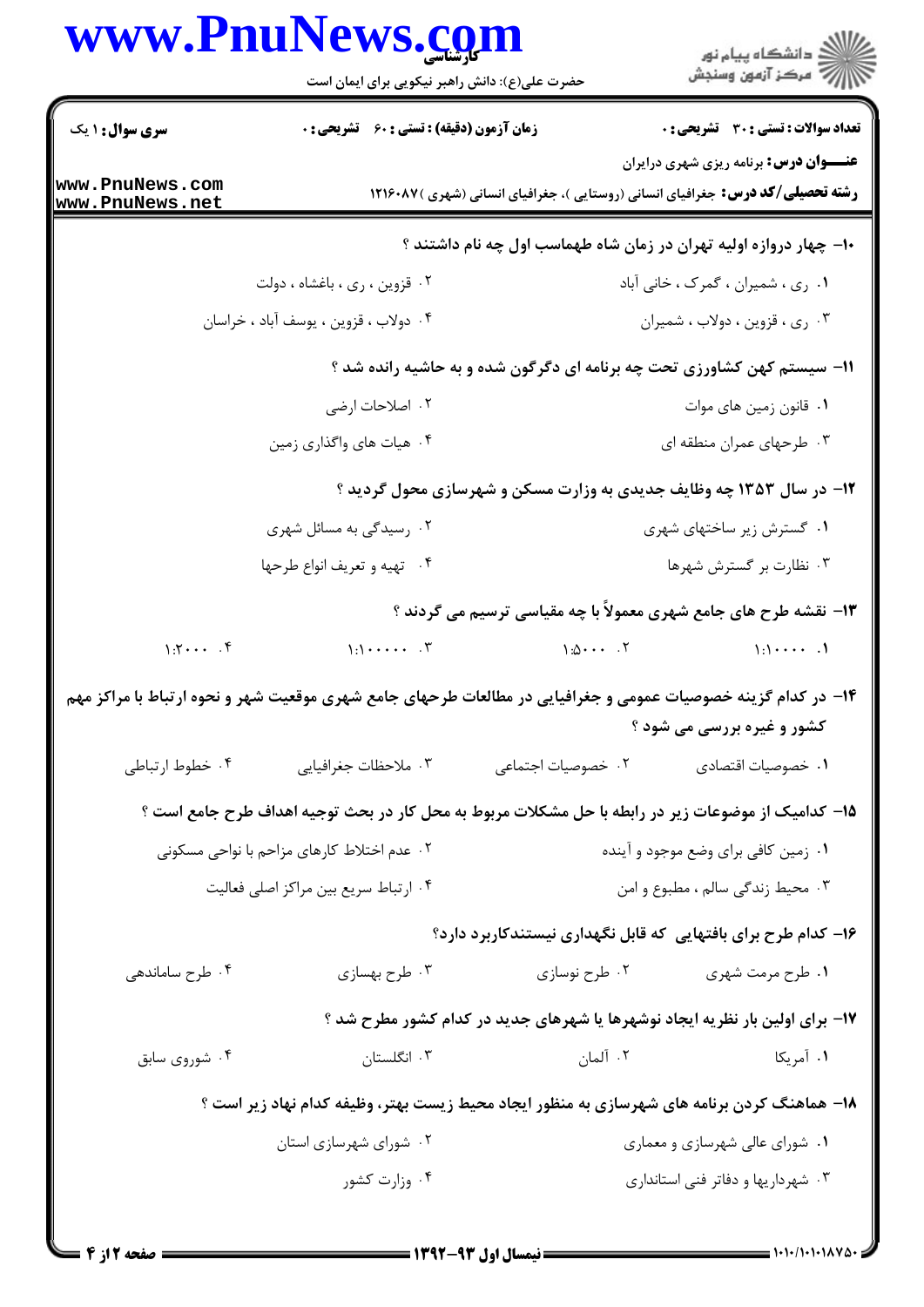## www.PnuNews.com

|                                                        | www.PnuNews.com<br>حضرت علی(ع): دانش راهبر نیکویی برای ایمان است                                            |                                       | ڪ دانشڪاه پيا <sub>م</sub> نور<br>۾ سرڪز آزمون وسنجش                                                                                    |  |
|--------------------------------------------------------|-------------------------------------------------------------------------------------------------------------|---------------------------------------|-----------------------------------------------------------------------------------------------------------------------------------------|--|
| <b>سری سوال : ۱ یک</b>                                 | زمان آزمون (دقیقه) : تستی : 60 ٪ تشریحی : 0                                                                 |                                       | <b>تعداد سوالات : تستي : 30 ٪ تشريحي : 0</b>                                                                                            |  |
| www.PnuNews.com<br>www.PnuNews.net                     |                                                                                                             |                                       | <b>عنــــوان درس:</b> برنامه ریزی شهری درایران<br><b>رشته تحصیلی/کد درس:</b> جغرافیای انسانی (روستایی )، جغرافیای انسانی (شهری )۱۲۱۶۰۸۷ |  |
|                                                        |                                                                                                             |                                       | ۱۹- کدام نهاد ًبر کار مهندسان مشاور مختلف نظارت و اشراف دارد ؟                                                                          |  |
|                                                        | ۰۲ جامعه مهندسان مشاور ايران                                                                                |                                       | ۰۱ وزارت مسکن و شهرسازی                                                                                                                 |  |
|                                                        | ۰۴ دفتر امور مشاوران و پیمانکاران                                                                           |                                       | ۰۳ شورای عالی شهرسازی و معماری                                                                                                          |  |
|                                                        | +۲- کدام یک از متغیرهای جمعیتی مبنای سایر نیازها ست و باید اطلاع دقیقی از آن داشت ؟                         |                                       |                                                                                                                                         |  |
|                                                        | ۰۲ آمارگیری های رسمی                                                                                        |                                       | ۰۱ ساختار سنی و جنسی                                                                                                                    |  |
|                                                        | ۰۴ بعد خانوار و نرخ رشد                                                                                     |                                       | ۰۳ تعداد و حرکات                                                                                                                        |  |
|                                                        | ۲۱– نحوه استفاده از اراضی شهر بر حسب کارکردهای مختلف و محاسبه سطوح آنها در کل شهر جزو کدامیک از مطالعات وضع |                                       |                                                                                                                                         |  |
|                                                        |                                                                                                             |                                       | موجود است ؟                                                                                                                             |  |
| ۰۴ تجهیزات شهری                                        | ۰۳ اقتصادی                                                                                                  | ۰۲ کالبدی                             | ۰۱ جمعیتی                                                                                                                               |  |
|                                                        |                                                                                                             |                                       | ۲۲- قبل از آنکه به تشخیص کمبود تجهیزات شهری بپردازیم ، چه باید بکنیم ؟                                                                  |  |
|                                                        | ۰۲ بررسی نیاز مردم                                                                                          |                                       | ۰۱ امکانات گسترش                                                                                                                        |  |
|                                                        | ۰۴ بررسی محدودیت ها                                                                                         |                                       | ۰۳ بررسی معیار تجهیزات                                                                                                                  |  |
|                                                        |                                                                                                             |                                       | ۲۳- منظور از شناخت وضع ارتباطات در حوزه نفوذ چه موضوعی می باشد ؟                                                                        |  |
| ۰۲ انتقال مواد خام به شهر<br>۰۴ ارتباط جمعی و حمل ونقل |                                                                                                             | ٠١ تاسيسات و تجهيزات زير بنايي        |                                                                                                                                         |  |
|                                                        |                                                                                                             | ۰۳ رجوع اهالی برای رفع نیاز ها به شهر |                                                                                                                                         |  |
|                                                        | ۲۴- در فرایند تهیه طرحهای جامع شهری ، شمای کلی راه حلها یا الگوها و توسعه ها در چه فرایندی ظاهر می شود ؟    |                                       |                                                                                                                                         |  |
| ۰۴ بررسی حوزه نفوذ                                     | ۰۳ فرایند رشد شهری                                                                                          | ۰۲ تجزیه و تحلیل                      | ۰۱ زیست محیطی                                                                                                                           |  |
|                                                        | ۲۵- استفاده از تراکم های مختلف در مورد کدام یک از کاربریهای زیر کاربرد دارد ؟                               |                                       |                                                                                                                                         |  |
| ۰۴ درمانی                                              | ۰۳ مسکونی                                                                                                   | ۰۲ آموزشی                             | ۱. فرهنگی                                                                                                                               |  |
|                                                        | ۲۶- مجموعه سازی در کدام سبک شهرسازی و معماری قدیمی ایران وجود داشته است ؟                                   |                                       |                                                                                                                                         |  |
| ۰۴ اصفهان                                              | ۰۳ پارتی                                                                                                    | ۰۲ خراسانی                            | ۰۱ پارسی                                                                                                                                |  |
|                                                        | ۲۷- در منازل درون گرای عهد قاجار ، به کدام فضا از طریق چند دالان و پیچ می رسیدند ؟                          |                                       |                                                                                                                                         |  |
| ۰۴ ایوان                                               | ۰۳ اندرونی                                                                                                  | ۰۲ بیرونی                             | ۰۱ طويله                                                                                                                                |  |